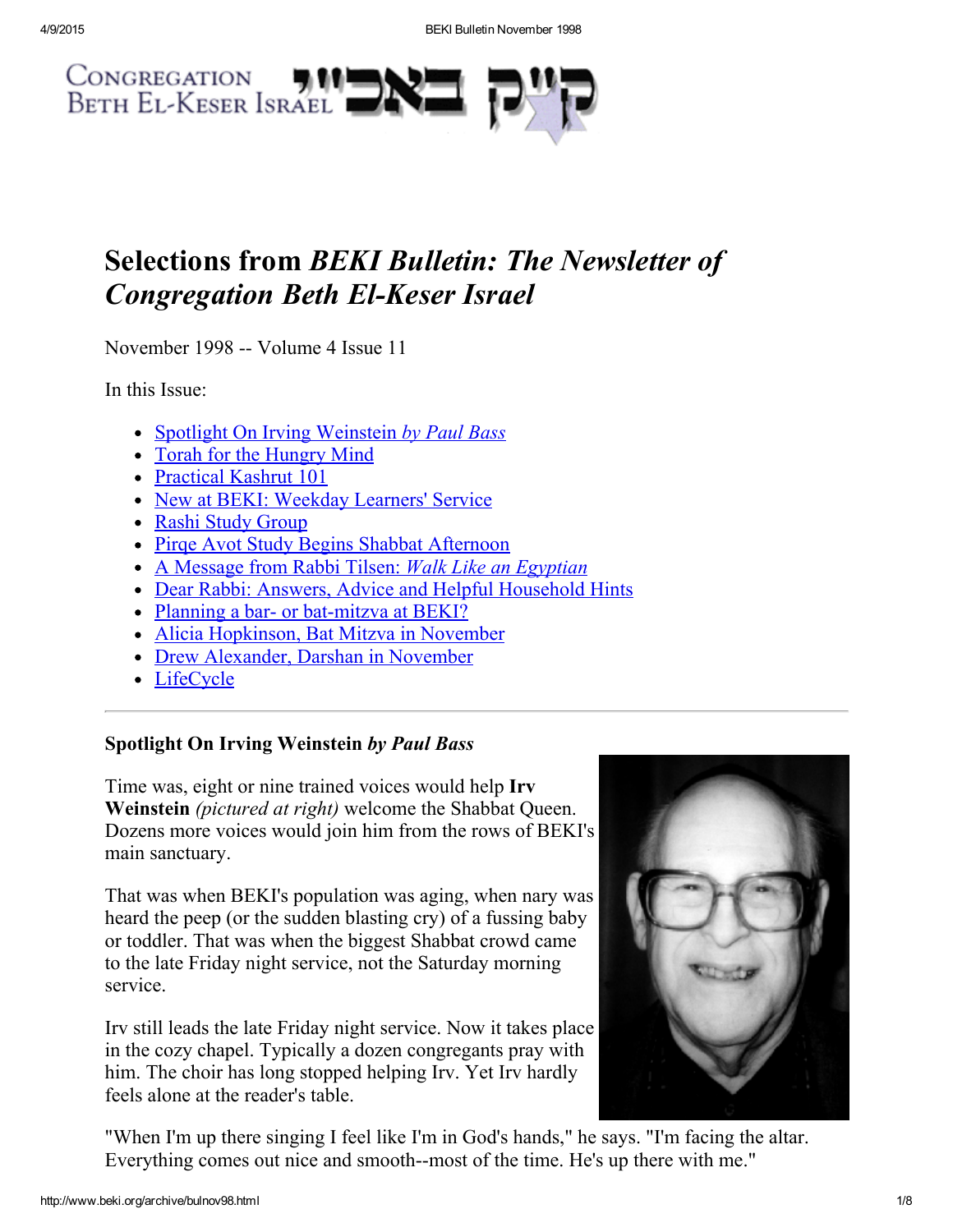No one who has felt Irv's passion building throughout a Friday evening service, to his booming declaration at Adon Olam's end that God is with him, would doubt it.

Irv has never felt like a performer, singing for people. "I'm doing a service for people--and with people," he says.

Irv knows from doing service. He has volunteered as BEKI's Friday night cantor for 20 years. He has worked hard as a volunteer for 50 years, first with Congregation Keser Israel, then with BEKI when Keser Israel joined the congregation in a merger. He has also worked tirelessly for the West River Senior Center, his second home. For the last 18 years he has served as the center's president. He organizes trips for the seniors to the Catskills, to shows in New York. He trained a choral group there which performs for seniors at area convalescent homes and synagogues.

"I'm turning 85 on December 30," Irv says proudly as he reminisces one recent morning at his senior center "office" --a card table in the main room. He has his trademark Tweed cap on the table; he keeps on his tan windbreaker to guard against the morning chill. "He let me live until this ripe old age. Knock on wood, I take no medicine of any kind. Knock on wood, I feel pretty good."

...

Irv never took singing lessons. You could say he was born into music. His father, Abraham, was a kopplemeister back in Minsk--a bandleader employed by the czar. When revolution took care of the czar, Abraham came to join a brother in New Haven in 1911. So did his wife, Anna. Anna gave birth to Irv in 1913--along with triplet siblings Faye and Harold (who today live at Tower East and in Hamden, respectively).

Abraham continued performing music in between his jobs as a carriage-maker and fish-andfruit peddler. (He held those jobs at different times in his life. "They wouldn't make a good combination," Irv notes.) Irv emulated his father by singing in choral groups beginning at age nine and by taking up the trumpet.

By 16, all the Weinstein triplets were performing in a band. They played weddings at the old Dorman's Hall on Rose Street as well as at local synagogues. Harold played slide trombone, Faye, French horn. Irv, like Abraham, blew the trumpet--and, of course, served as kopplemeister.

Irv continued singing in his adult years while he managed the old Barker's discount store in Orange, then the Corvette's in Trumbull. "They went out of business, and I retired." He retired from paying work, but devoted more time than ever to his synagogue and his senior center.

At times he has thought of giving up the Friday night BEKI gig. He'll feel tired. "Then something inside of me says no. I guess I'll keep going until I can't do it anymore."

He wouldn't mind seeing more people attending late Friday night services. But he's thrilled at the infusion into BEKI of younger, new families, whose schedules often lead them to attend Saturday morning. Weinstein remembers when BEKI appeared to be dying years back, when no young people joined. Especially not children. Now the synagogue teems with new life, new energy, as well as new rhythms. "That," Irv observes, "makes it a healthy place."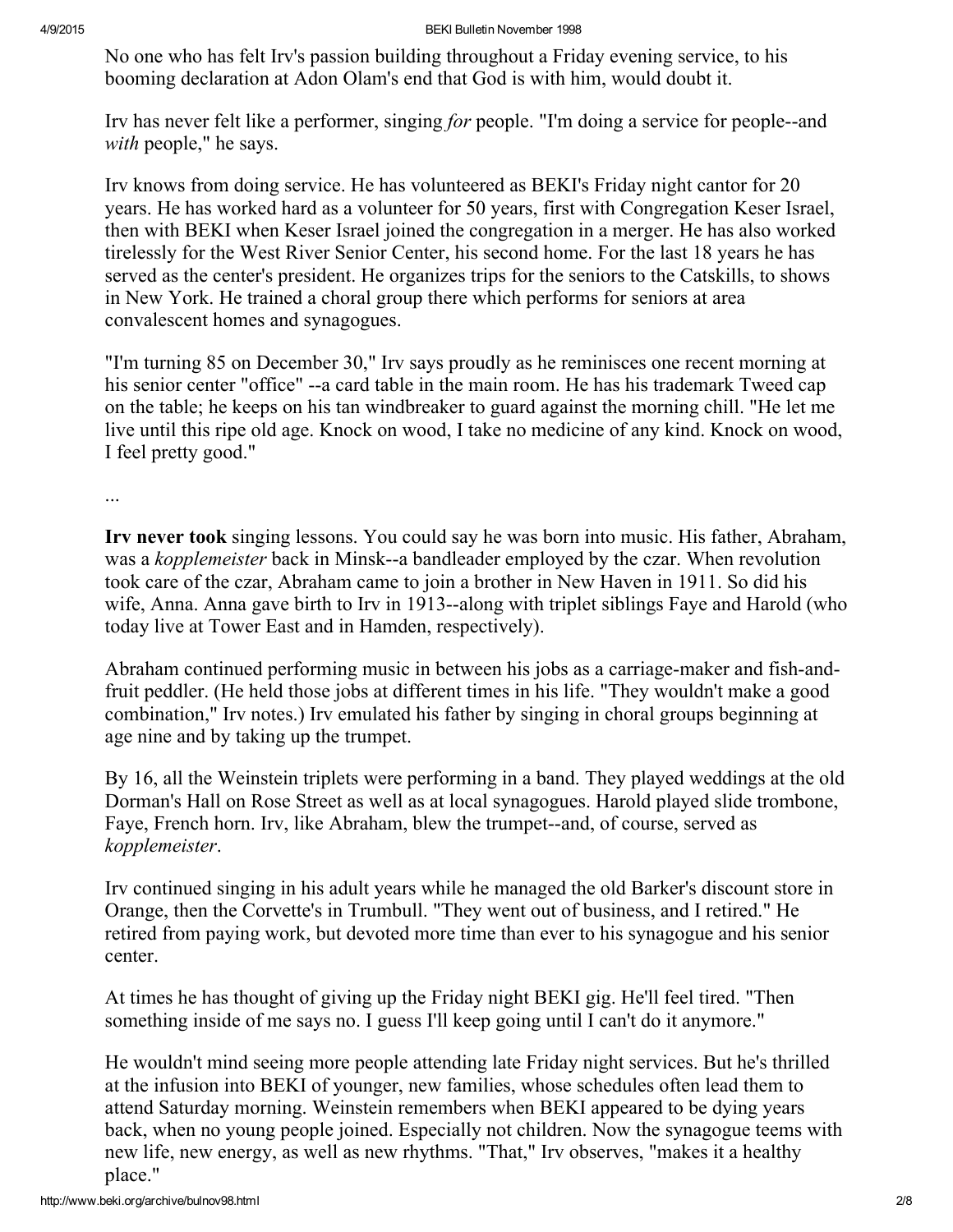So does a passionate voice of tradition.

#### <span id="page-2-2"></span>Torah for the Hungry Mind

# <span id="page-2-0"></span>Practical Kashrut 101

**Practical Kashrut 101** is a 4-week course in the basic principles of kashrut, the Jewish dietary laws of keeping kkosher. Classes meet Sunday mornings from 9:30a to 10:45a in BEKI's Rosenkrantz Library on 8, 15, 22 November and 6 December, with Rabbi Tilsen. To pre-register and for reading assignments call 3892108 ext. 14.

#### <span id="page-2-3"></span>New at BEKI: Weekday Learners' Service

There's something new at BEKI on Wednesday nights. On Wednesdays, the 5:45p Maariv evening service has been enhanced with commentary and practice, becoming a "Learners' Minyan - Weekday Edition." Students from the upper grades of the United Hebrew School attend and participate in the service.

## Shabbat Shalom Learners' Minyan

The "Shabbat Shalom Learners' Minyan," which meets every other Saturday morning at 10:45a in BEKI's Rosenkrantz Library, is an ideal setting for veteran and novice shul-goers alike to become more comfortable and expert in the Shaharit (morning) and Torah services in a supportive setting. Lead by Steven Fraade and Rabbi Alan Lovins, the Shabbat Shalom Learners' Minyan has helped many feel a deeper sense of awe born of greater understanding while increasing the level of comfort through nurturing step-by-step practice in a nonthreatening multi-generational setting.

#### <span id="page-2-4"></span>Rashi Study Group

Each Monday morning from 7:45a to 8:30a a small group of adults meets in the Rabbi's Study to read Rashi's commentary to the Torah. It is possible to join the study for a single meeting or to begin at any time. Knowledge of Hebrew is not necessary. For more information, don't call; just come once and find out what it is about.

#### <span id="page-2-1"></span>Pirqe Avot Study Begins Shabbat Afternoon

Join us every Shabbat afternoon following Minha afternoon service during fall and winter for a twenty-minute Pirqe Avot Study session. Study and discuss this early collection of wise sayings of our sages, also known as "Mishna Avot" or as "Avot." "Pirqe" means chapters or quotations; "avot" means "of the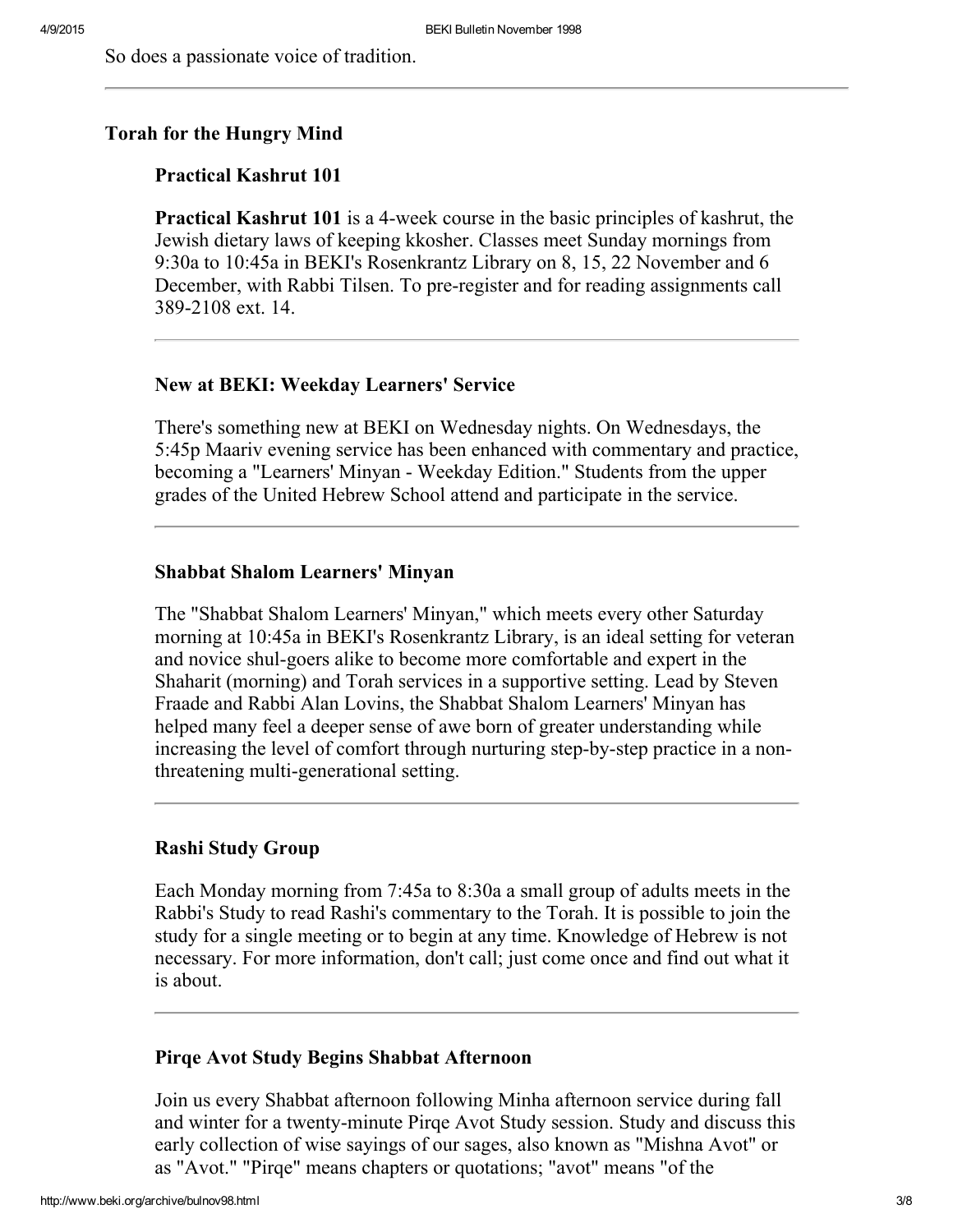ancestors." Avot was edited in the second century of the common era by Rabbi Yehuda HaNasi and contains material from that period as well as from several centuries earlier. As Hillel says, "Do not say, 'When I have leisure, I will study,' for you may never have leisure" (Avot, 2:5). That's the same Hillel who says, "If not now, when?" (Avot, 1:14).

# <span id="page-3-0"></span>A Message from Rabbi Tilsen

# Walk Like an Egyptian

There may be little harm in occasionally "walking like an Egyptian" while dancing to the popular song by that name, but regularly walking like an Egyptian may be a violation of the mitzva "ke-ma`ase eretz mitzraim lo ta`asu -- After the doings of the land of Egypt wherein you dwelt you shall not do..." (Lev. 18:3). The context indicates that not only moral crimes such as incest and bestiality are included, but also cultural norms such as hairstyle and manner of dress.

Rabbi Moses Maimonides, in his Code of Law written some 800 years ago, bases the following law on this passage: "One does not follow the ways of the other nations nor does one imitate them, neither in dress or hairstyle or in other such matters.... All of [these verses] say that a Jew must be careful not to look like them, but rather be distinct from them and recognizable in dress and other ways" (Meda, AZ 11:1).

The maximalist interpretation holds that we must follow customs that are "different for the sake of being different" from those of our neighbors. This applies to all areas are life, including dress, hairstyles, table manner and even the way we walk.

This interpretation emphasizes the values of cultural distinctness, in part with the aim of instilling a sense of pride in Jewish identity. Those who have been eager to jettison their traditional ways in the hope of "fitting in" better in America gave an implicit message that something is wrong with being identifiable as a Jew, of looking too Jewish, thereby reinforcing the anti-Semitic notion that Jews and Judaism are bad.

Although seen by some as condescending, this emphasis on distinctiveness is in keeping with the new trend to affirm the value of cultural diversity. Abandoning the model of the "melting pot," groups such as the ADL and NAACP have been promoting the idea that Americans need to learn to respect other cultures within America in order for all to live together peacefully. Making fun of ethnic names or ethnic dress is no longer acceptable.

In this context of renewed Jewish pride and affirmation of the legitimacy and desirability of cultural diversity, some Jews have adopted a "Jewish" look, most notably the wearing of a kippa (skullcap) or Star of David. The kippa in America is as much a sign of ethnic identity and pride as it is a sign of religious commitment. The battle for the right of Jews to wear a kippa in the courtroom or in the Armed Forces was important as a battle for the right of cultural diversity more than religious freedom, this being especially the case for Judaism which traditionally has not usually thought of "religious" and "secular" as separate realms.

The story is told of a man on a train seeing another with the black coat, black hat and full beard. "What's the matter with you people? This is America in the 20th century, not Poland in the 17th. We Jews don't live in the ghetto anymore; we're free to look and dress as we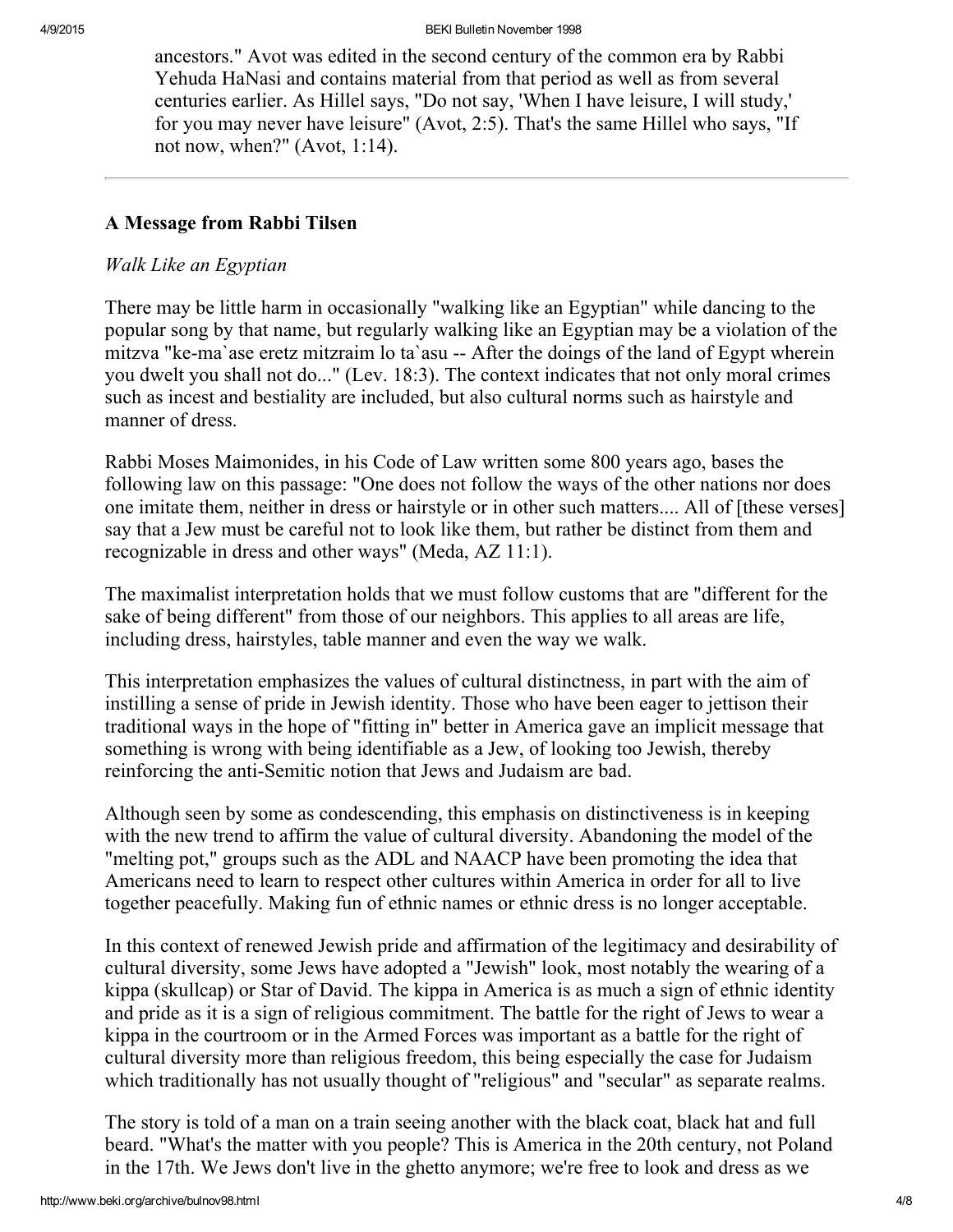please. You're a throwback to medieval times and as a fellow Jew I have to say that you are an embarrassment to us all."

"Actually, sir, I'm Amish, not Jewish."

"Oh. You know I have the greatest respect for you people...."

Another reading understands the law to prohibit us from actively copying foreign ways, without requiring us to go out of our way to be different. Examples of foreign ways given in our sources are wearing red clothing or adopting other fashions that have some meaning in the gentile culture. By this thinking, if we sometimes do things the way it is done in other cultures it is of no concern, as long as in general we don't copy their ways. We need not pay attention to whether we look like others; we just need to be sure that our fashions are not consciously developing to look like theirs.

Let's say it is 1961 and Jews observe that hats are going out of fashion. If Jews stop wearing hats for that reason, it would be a violation of this Torah rule. But if Jews independently conclude that wearing a hat all the time is inconvenient, expensive or uncomfortable, it would be permitted to stop wearing them. The essential point is that Jewish practices develop according to their internal dynamics, not in order to mimic the surrounding culture.

Halakha (Jewish law) has often incorporated elements from other law systems. Torah law has been influenced by Babylonian law and then Roman law. When the ketuba, the marriage contract, was radically reformulated in the first century BCE, the new form was modeled on the Egyptian document of that day. The sages did not say, "Hey, the Egyptians are a great and powerful nation, so let's copy their marriage contract," but rather Shimon ben Shatah and another sage familiar with the issues said, "Here are some sensible changes we should make to our marriage contract." Take the good ideas but not the bad, and promote those ideas as being worthy on their own merit, not because they are copied from others. Or in another realm, let Israel share science and medicine. But who needs McDonalds or Burger Ranch?

Some years ago I spent a few weeks in a rural village in Botswana. The village had only seven telephones, one television, two bottle stores, one butcher, one general store, one school, a part-time infirmary, and a disco. After having had several conversations with one of the school teachers I noticed something peculiar about his eyeglasses: They had no lenses! He explained that he wears them because glasses make people look smart, as they are associated with Americans, Whites and the powerful and wealthy.

According to a minimalist interpretation of the Scriptural prohibition, we must simply be careful not to copy foreign ways that are actually harmful or immoral. Wearing red clothes (for men) was considered immodest, or possibly representative of a sexually-alternate lifestyle, so we shouldn't do it, even though it was in vogue. Other than that, if there is no specific problem with a hairdo or style of dress, there would be no reason not to adopt it.

Some have seen positive reasons to actively adopt the styles of other cultures. It's hard enough to be a Jew as it is. Why would we want to wear a sign that says, "Hey I'm a Jew," which anti-Semites might read to say, "Kick me." Why call attention to ourselves, especially for non-essential reasons? Why invite discrimination, insults, attacks? Why foster additional divisions among people? Why not just fit in and look and act like everybody else, just leave the cheese off the cheeseburger? Indeed, wouldn't the world be nice if people could judge us by what we say or what we do, and not be distracted by ethnic customs?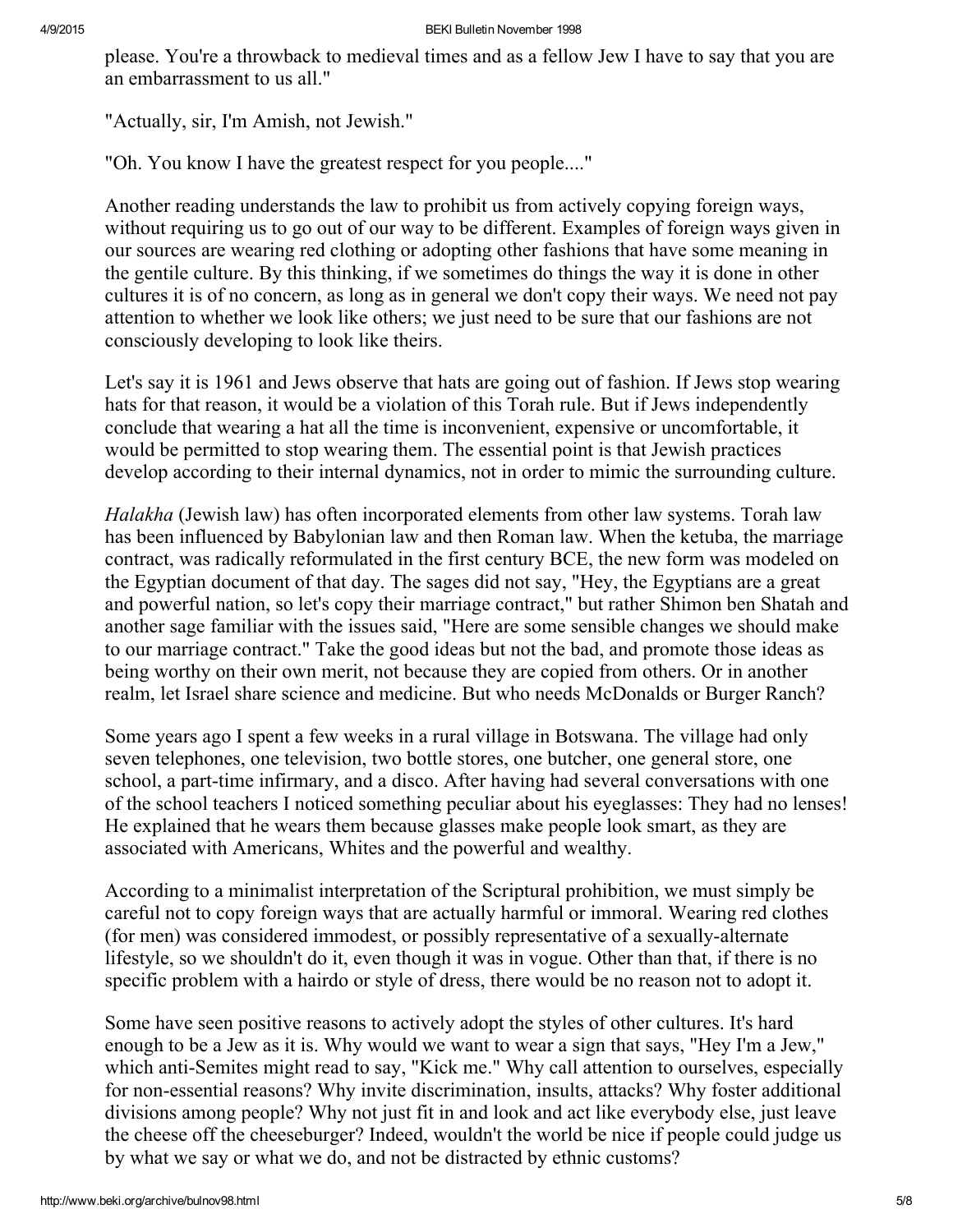4/9/2015 BEKI Bulletin November 1998

This approach seems to offer physical safety, and for many, emotional safety. But it is probably not Torah-true in that it ignores the sense and context of the prohibition. If differences are really a problem, then let others adopt our ways. Being confident and firm in our ways shows others and ourselves that we believe in traditional Jewish culture.

Historians have wondered if we really were in Egypt for 400 years. After all, there are virtually no traces of Egyptian words in our language; no Egyptian cultural practices; no Egyptian styles. Just as post-colonial cultures underwent revolution to rid themselves of their oppressors' customs, our ancestors might have vigorously performed the mitzva of "kema ase eretz mitzraim lo ta asu -- After the doings of the land of Egypt wherein you dwelt you shall not do...."

# <span id="page-5-0"></span>Dear Rabbi: Answers, Advice and Helpful Household Hints

Dear Rabbi,

Is a brit mila of a newborn different if the mother is not Jewish?

Signed, Preparing for Yom Clipper

Dear Clipper,

Let us skip all the bris jokes and cut right to the point.

The medical aspect is the same, and the ceremony may follow the same order as for an infant born to a Jewish mother. The blessings and language for a conversion are substituted in some places. Since the brit mila is performed for the purpose of conversion, it must be so noted on the certificate. The conversion is not complete until the child has undergone tevila (immersion in a miqva) and accepts the responsibilities of an adult Jew, under the supervision of a duly constituted beit din (religious court). This brit mila need not take place on the eighth day (although that may be desirable), and so cannot take place on Shabbat or a festival.

Dear Rabbi,

I'm planning a simha for the fall of 1999. Will the holidays be early or late next year?

Signed, Plan Ahead

Dear Ahead,

The holidays will be right on time.

Dear Rabbi,

I'm embarrassed to ask. What is the difference between shluggin kapores and tashlikh?

Signed, Afraid to Ask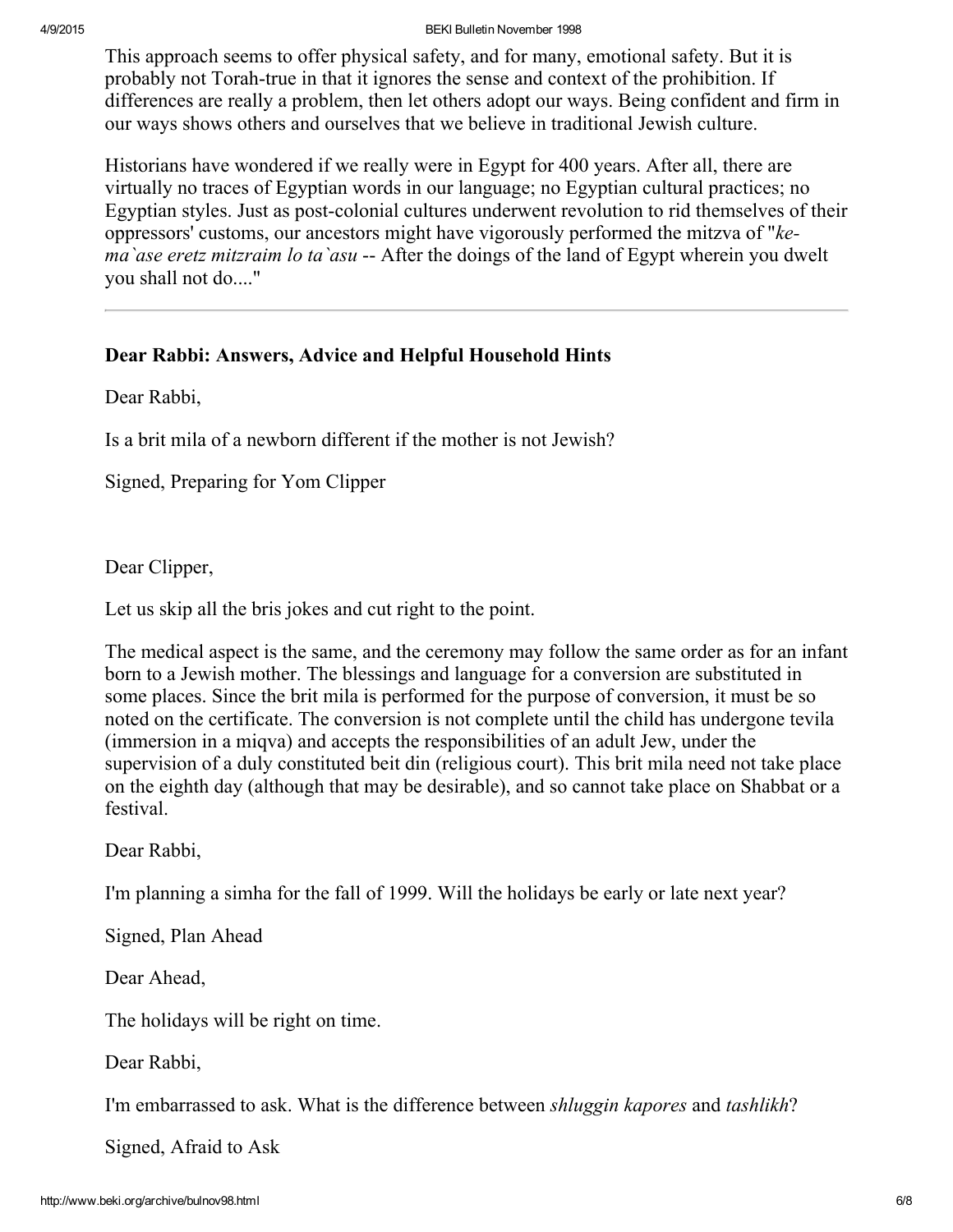Dear Chicken,

Kapores is the bird, tashlikh is the stuffing.

# <span id="page-6-2"></span>Planning a bar- or bat-mitzva at BEKI?

Parents planning a bar- or bat-mitzva observance at BEKI during the next three years are urged to call the BEKI office  $(389-2108 \text{ ext. } 14)$  to reserve a date and to request a copy of the Guide to Benei Mitzva Observance at [Congregation](http://www.beki.org/archive/bmpolicy.html) Beth El-Keser Israel.

# BEKI Budget Update

The BEKI Board of Directors is pleased to announce that the synagogue balanced its operating budget for the fiscal year ending 30 June 1998, ending several years of deficit spending. The Board expresses its appreciation to our members and supporters for their contributions over the past year.

## <span id="page-6-3"></span>Alicia Hopkinson, Bat Mitzva in November

Alicia Hopkinson, daughter of Jim and Liann Hopkinson, will participate in services and be called to the Torah as a bat mitzva on Friday 6 November during the 8:00p service and on Saturday 7 November during the 9:15a services. Alicia is a graduate of the United Hebrew School, and is a granddaughter of BEKI [Sisterhood](http://www.beki.org/archive/sisterhood.html) President Adele Tyson and the late David Tyson.

### <span id="page-6-1"></span>Darshan in November

Drew Alexander will serve as darshan (Torah commentator) on Shabbat morning 14 November during the 9:15a morning service.

# <span id="page-6-0"></span>LifeCycle

HaMaqom Yenahem Etkhem:

We Mourn the Passing of **Ethel Deutsch Goldstein**, sister of Betty Zelen; **Helen Sarna**, sister of Bertha Fleischer; and Seymour Kaltman, brother of Muriel Kaltman.

May the memory of our departed be for a blessing.